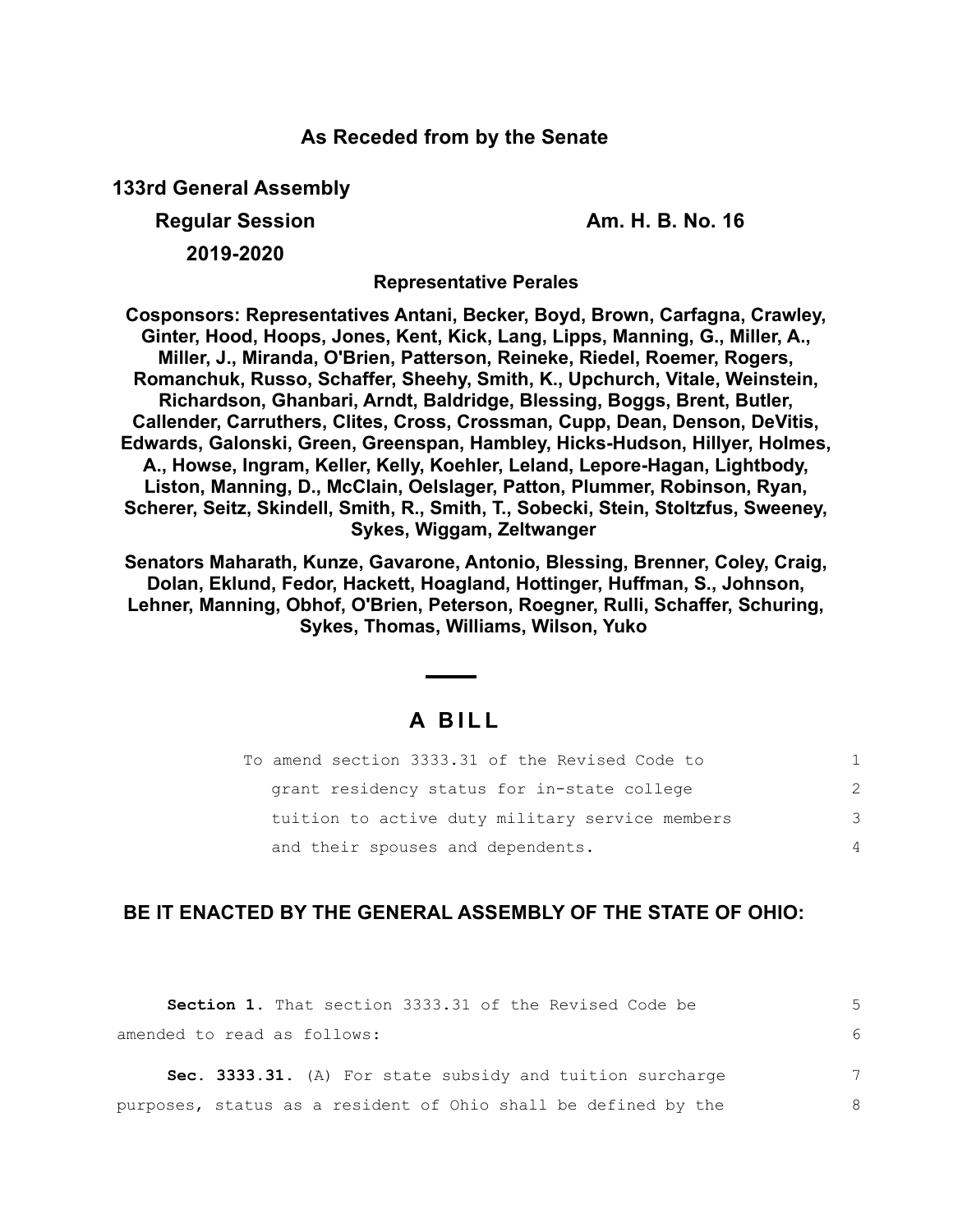chancellor of higher education by rule promulgated pursuant to Chapter 119. of the Revised Code. No adjudication as to the status of any person under such rule, however, shall be required to be made pursuant to Chapter 119. of the Revised Code. The term "resident" for these purposes shall not be equated with the definition of that term as it is employed elsewhere under the laws of this state and other states, and shall not carry with it any of the legal connotations appurtenant thereto. Rather, except as provided in divisions (B),  $(C)$ ,  $(D)$ , and  $(E)$  (F) of this section, for such purposes, the rule promulgated under this section shall have the objective of excluding from treatment as residents those who are present in the state primarily for the purpose of attending a state-supported or state-assisted institution of higher education, and may prescribe presumptive rules, rebuttable or conclusive, as to such purpose based upon the source or sources of support of the student, residence prior to first enrollment, evidence of intention to remain in the state after completion of studies, or such other factors as the chancellor deems relevant. 9 10 11 12 13 14 15 16 17 18 19 20 21 22 23 24 25 26 27

(B) The rules of the chancellor for determining student residency shall grant residency status to a veteran and to the veteran's spouse and any dependent of the veteran, if both of the following conditions are met:

(1) The veteran either:

(a) Served one or more years on active military duty and was honorably discharged or received a medical discharge that was related to the military service; 33 34 35

(b) Was killed while serving on active military duty or has been declared to be missing in action or a prisoner of war. 36 37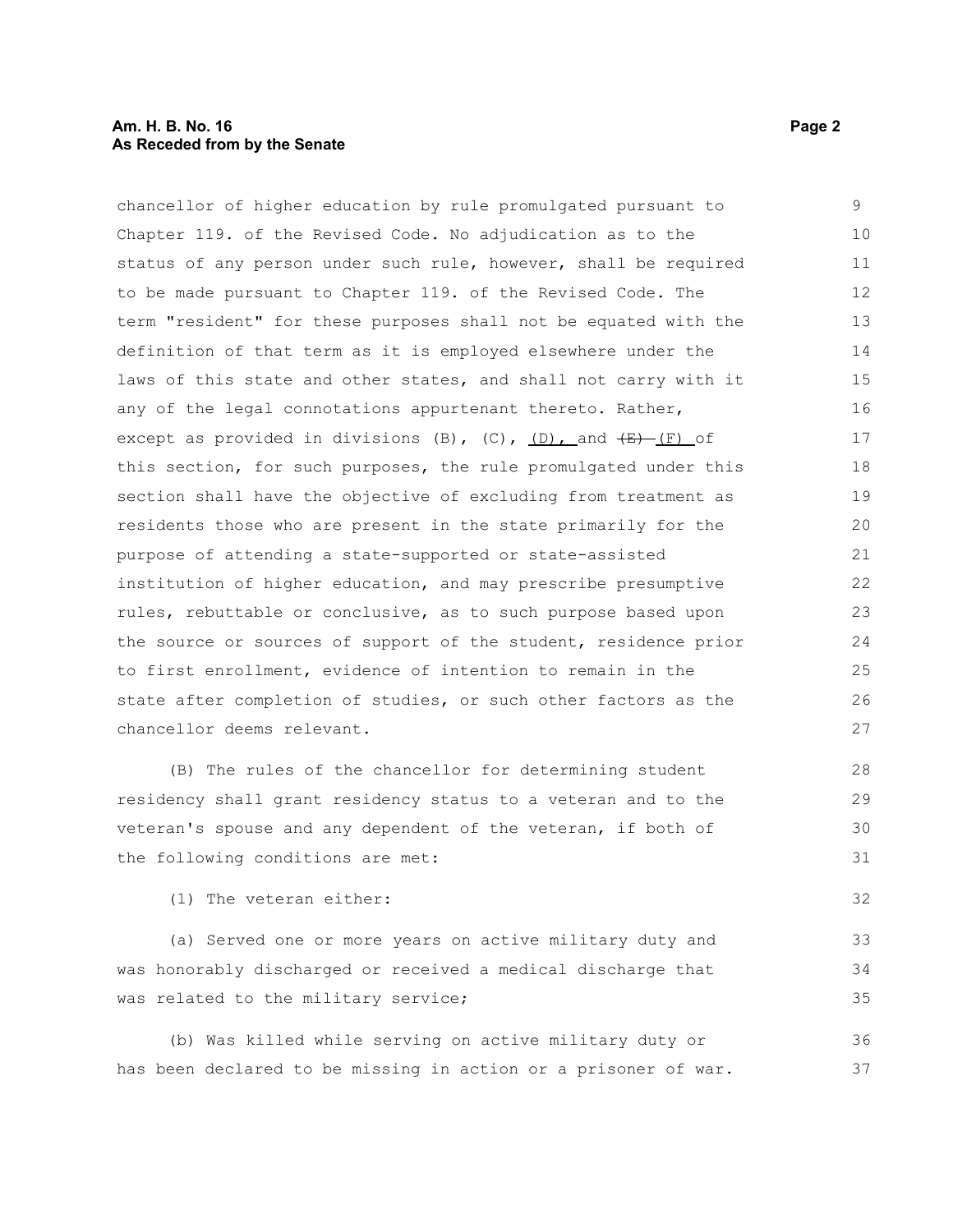### **Am. H. B. No. 16 Page 3 As Receded from by the Senate**

(2) If the veteran seeks residency status for tuition surcharge purposes, the veteran has established domicile in this state as of the first day of a term of enrollment in an institution of higher education. If the spouse or a dependent of the veteran seeks residency status for tuition surcharge purposes, the veteran and the spouse or dependent seeking residency status have established domicile in this state as of the first day of a term of enrollment in an institution of higher education, except that if the veteran was killed while serving on active military duty, has been declared to be missing in action or a prisoner of war, or is deceased after discharge, only the spouse or dependent seeking residency status shall be required to have established domicile in accordance with this division. 38 39 40 41 42 43 44 45 46 47 48 49 50 51

(C) The rules of the chancellor for determining student residency shall grant residency status to both of the following:

(1) A veteran who is the recipient of federal veterans' benefits under the "All-Volunteer Force Educational Assistance Program," 38 U.S.C. 3001 et seq., or "Post-9/11 Veterans Educational Assistance Program," 38 U.S.C. 3301 et seq., or any successor program, if the veteran meets all of the following criteria: 54 55 56 57 58 59

(a) The veteran served at least ninety days on active duty. 60 61

(b) The veteran enrolls in a state institution of higher education, as defined in section 3345.011 of the Revised Code.

(c) The veteran lives in the state as of the first day of a term of enrollment in the state institution of higher education. 64 65 66

52 53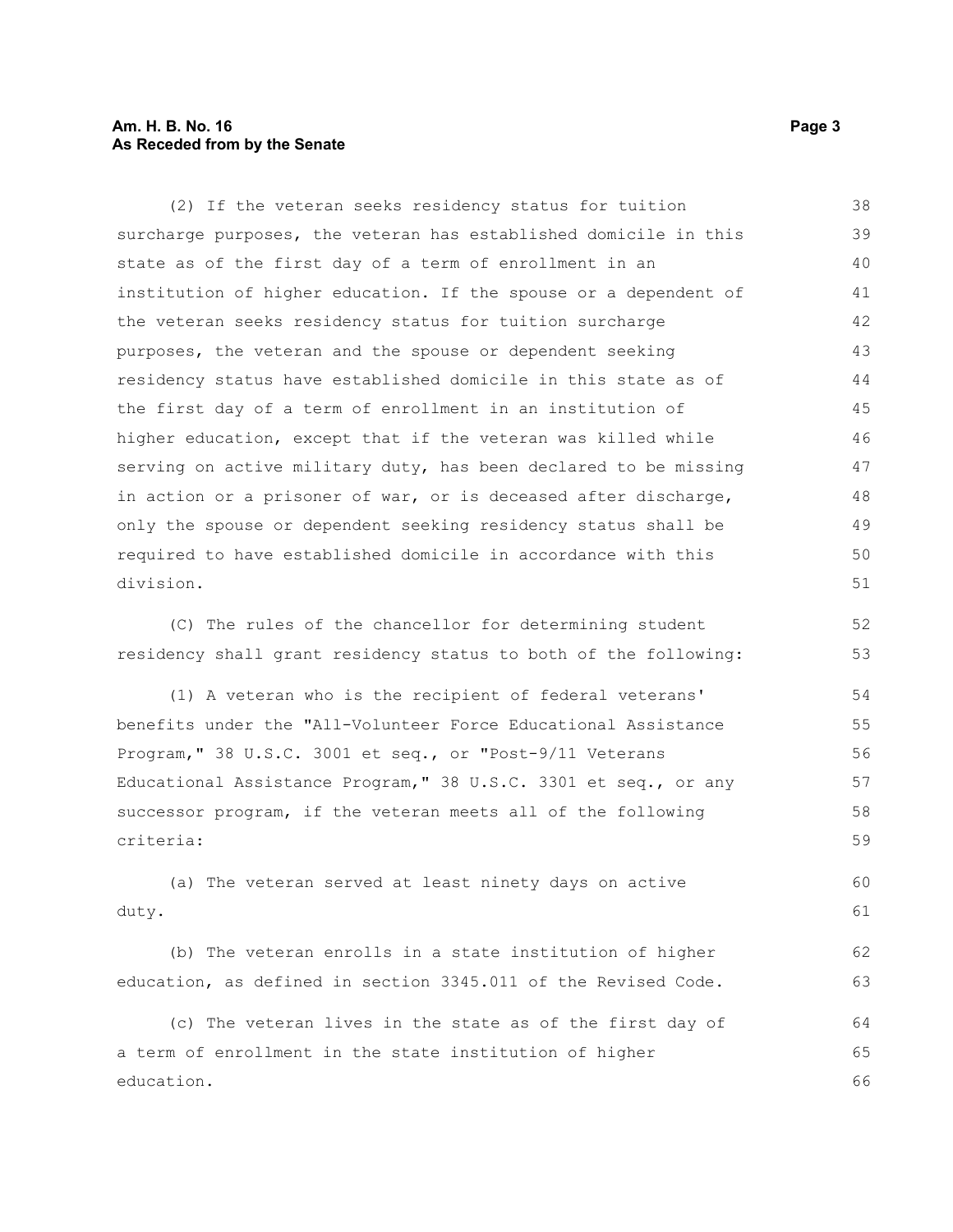(2) A person who is the recipient of the federal Marine Gunnery Sergeant John David Fry scholarship or transferred federal veterans' benefits under any of the programs described in division (C)(1) of this section, if the person meets both of the following criteria: 67 68 69 70 71

(a) The person enrolls in a state institution of higher education.

(b) The person lives in the state as of the first day of a term of enrollment in the state institution of higher education. 74 75

In order for a person using transferred federal veterans' benefits to qualify under division  $(C)$  (2) of this section, the veteran who transferred the benefits must have served at least ninety days on active duty or the service member who transferred the benefits must be on active duty. 76 77 78 79 80

(D) The rules of the chancellor for determining student residency shall grant residency status to a service member who is on active duty and to the service member's spouse and any dependent of the service member while the service member is on active duty. In order to qualify under division (D) of this section, the rules shall require the student seeking in-state tuition rates to live in the state as of the first day of a term of enrollment in the state institution of higher education, but shall not require the service member or the service member's spouse or dependent to establish domicile in this state as of the first day of a term of enrollment in a institution of higher education. 81 82 83 84 85 86 87 88 89 90 91 92

(E) The rules of the chancellor for determining student residency shall not deny residency status to a student who is either a dependent child of a parent, or the spouse of a person 93 94 95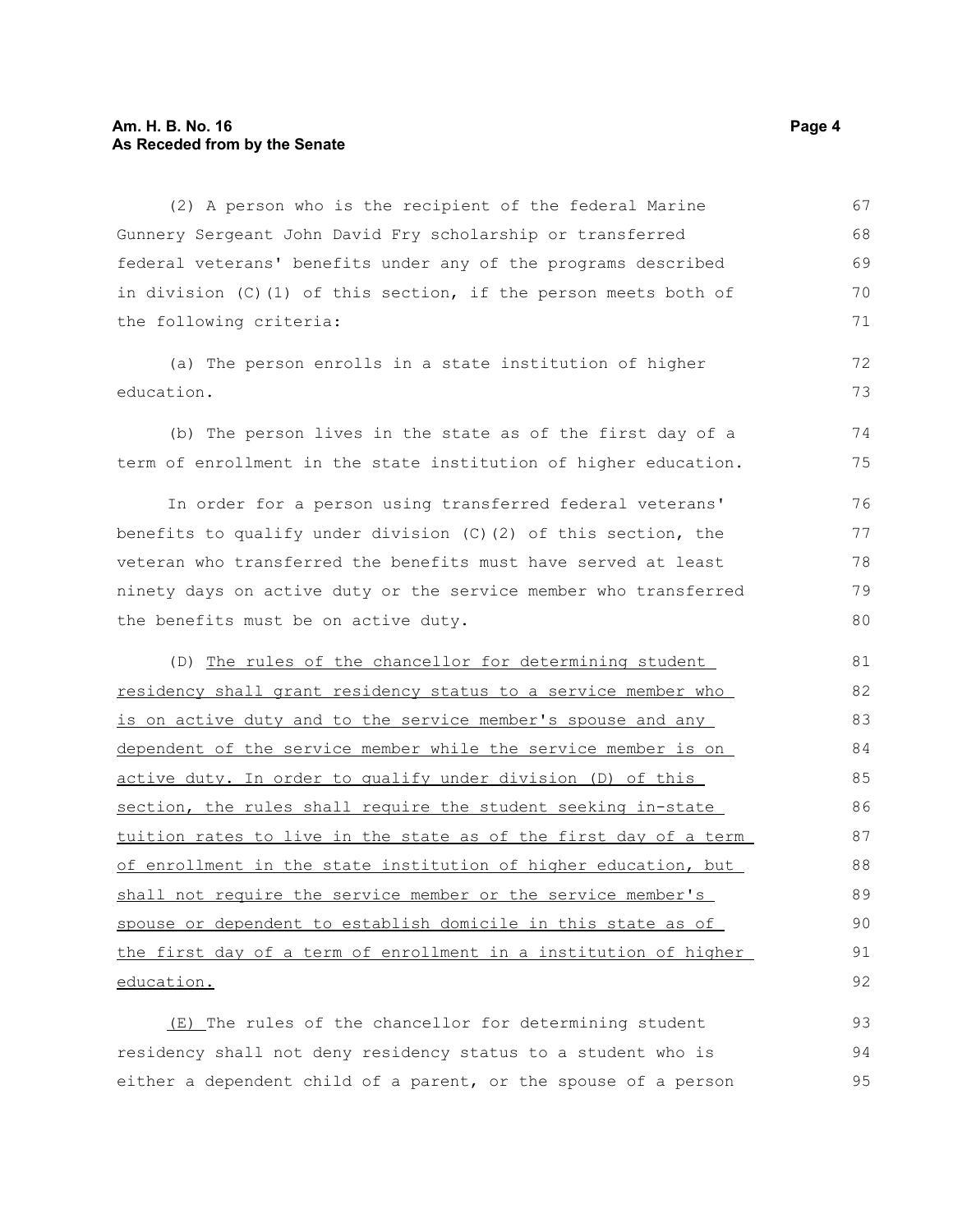### **Am. H. B. No. 16 Page 5 As Receded from by the Senate**

who, as of the first day of a term of enrollment in an institution of higher education, has accepted full-time employment and established domicile in this state for reasons other than gaining the benefit of favorable tuition rates. Documentation of full-time employment and domicile shall include both of the following documents: (1) A sworn statement from the employer or the employer's representative on the letterhead of the employer or the employer's representative certifying that the parent or spouse of the student is employed full-time in Ohio; (2) A copy of the lease under which the parent or spouse is the lessee and occupant of rented residential property in the state, a copy of the closing statement on residential real property of which the parent or spouse is the owner and occupant in this state or, if the parent or spouse is not the lessee or owner of the residence in which the parent or spouse has established domicile, a letter from the owner of the residence certifying that the parent or spouse resides at that residence. Residency officers may also evaluate, in accordance with the chancellor's rule, requests for immediate residency status from dependent students whose parents are not living and whose domicile follows that of a legal guardian who has accepted fulltime employment and established domicile in the state for 96 97 98 99 100 101 102 103 104 105 106 107 108 109 110 111 112 113 114 115 116 117 118

reasons other than gaining the benefit of favorable tuition rates. 119 120

 $(E)$ (F)(1) The rules of the chancellor for determining student residency shall grant residency status to a person who, while a resident of this state for state subsidy and tuition surcharge purposes, graduated from a high school in this state 121 122 123 124